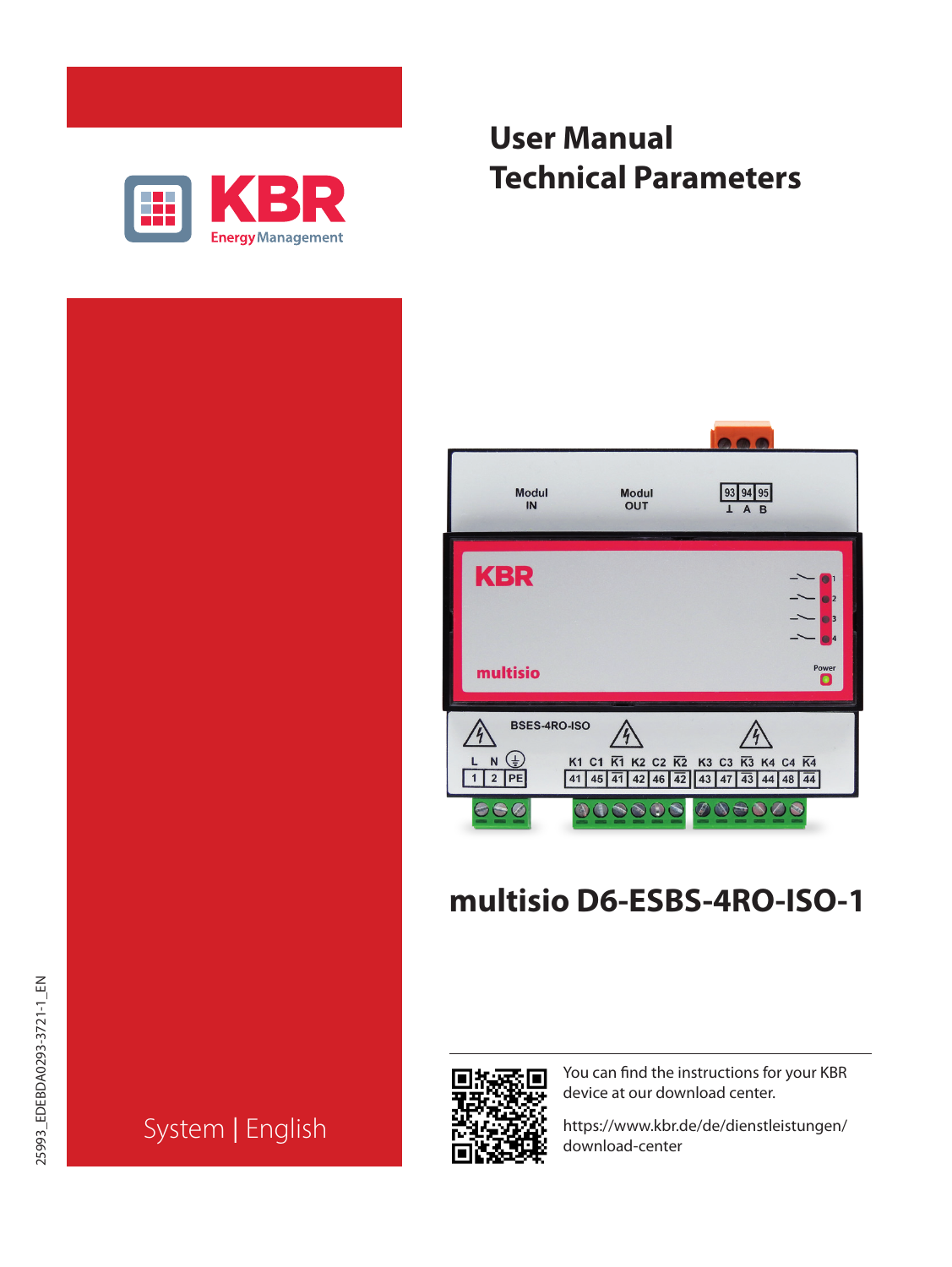Thank you for choosing this KBR quality product.

**In order to become familiar with the operation and programming of the device and to always be able to use the full range of functions of this high-quality product, you should carefully read these operating instructions and the safety instructions enclosed with the device.**

The individual chapters explain the technical details of the device and show how damage can be avoided through proper installation and commissioning.

**KBR Kompensationsanlagenbau GmbH** does not accept any liability for any loss or damage resulting from printing errors in or changes to this manual.

In addition, **KBR Kompensationsanlagenbau GmbH** does not accept any liability for any loss or damage caused by defective devices or devices manipulated by the user.

Copyright 2021 by **KBR Kompensationsanlagenbau GmbH** Subject to change.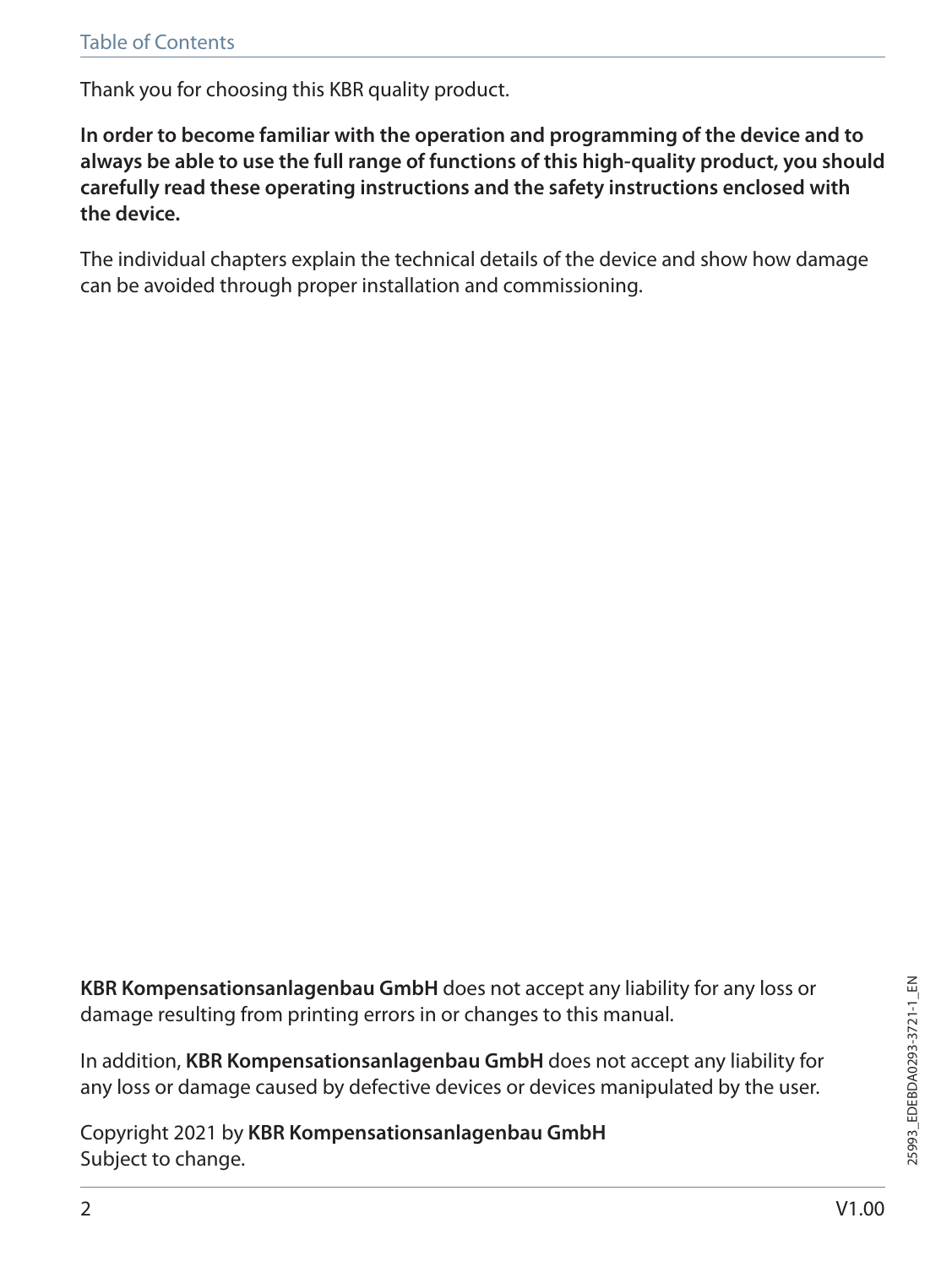## **Table of Contents**

| 1              |  |
|----------------|--|
| 1.1            |  |
| 1.2            |  |
| 1.3            |  |
| 1.4            |  |
| 1.5            |  |
| 1.6            |  |
| $\overline{2}$ |  |
| 2.1            |  |

## **1 Function description of multisio D6-ESBS-4RO ISO-1**

The multisio D6-ESBS-4RO ISO-1 with eBus hardware supports four floating relay outputs (changeover relays), 5 LEDs and an 8-fold DIP switch.

The relay outputs serve to control contactors of devices or other systems.

The module can be accessed from a master device (multimax D6-5, multisio D6-7 or higher, or a computer with visual energy via multigate ESBS) using the module bus interface. The master device has to configure the module. The module cannot be used on its own

The bus interface is powered via a power supply (of Ph-N 100V–240V+/-10% 50Hz/ 60Hz AC or DC) or the module bus interface (24 VDC). The device is equipped with a "power" LED for supply voltage monitoring.



## **NOTE**

**The expanded module bus interface (RS 485 serial) also functions as a gateway (implementation of module bus RJ12 on eBus (ESBS)). Prerequisite: Module bus input via RJ12 - connector eBus output via terminal 93, 94, and 95**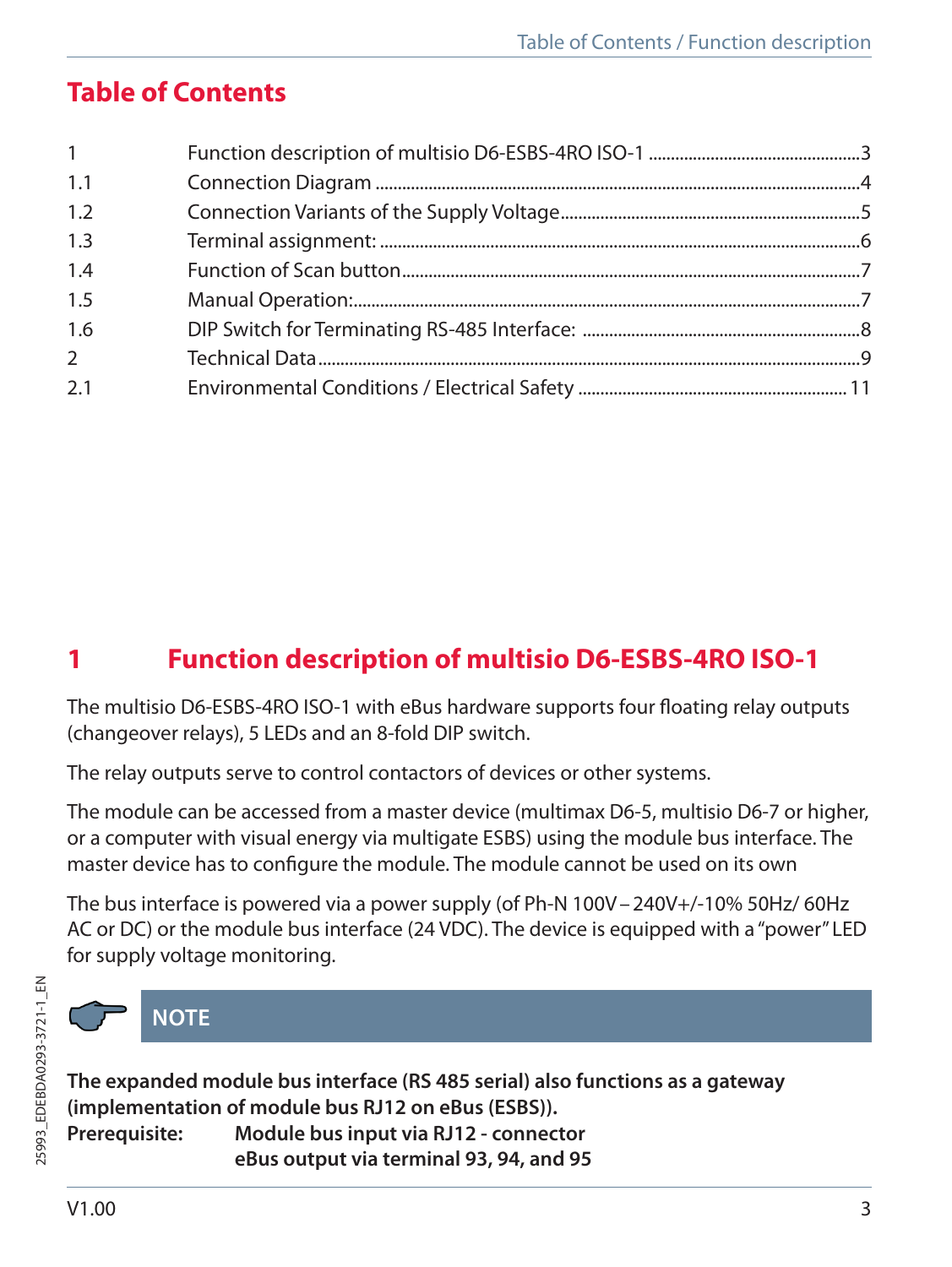## **1.1 Connection Diagram**



**NOTE**

**When connecting the phase (L1) to terminal 1 and the neutral conductor (N) to terminal 2 (Ph-N 100V–240V+/-10% DC/50Hz/60Hz) the safety device and the disconnector in the supply line to terminal 2 (N) are not required.**

**The safety device and the disconnector to terminal 2 (N) are only required for the following connection variants:**

| Alternating voltage: | Terminal 1 (L1) and terminal 2 (L2):<br>US1 Phase-Phase 100V - 240V +/-10% 50Hz/60 Hz |
|----------------------|---------------------------------------------------------------------------------------|
| Direct voltage:      | Terminal $1 (+)$ and terminal $2 (-)$ :<br>US1 100V - 240V +/-10% DC                  |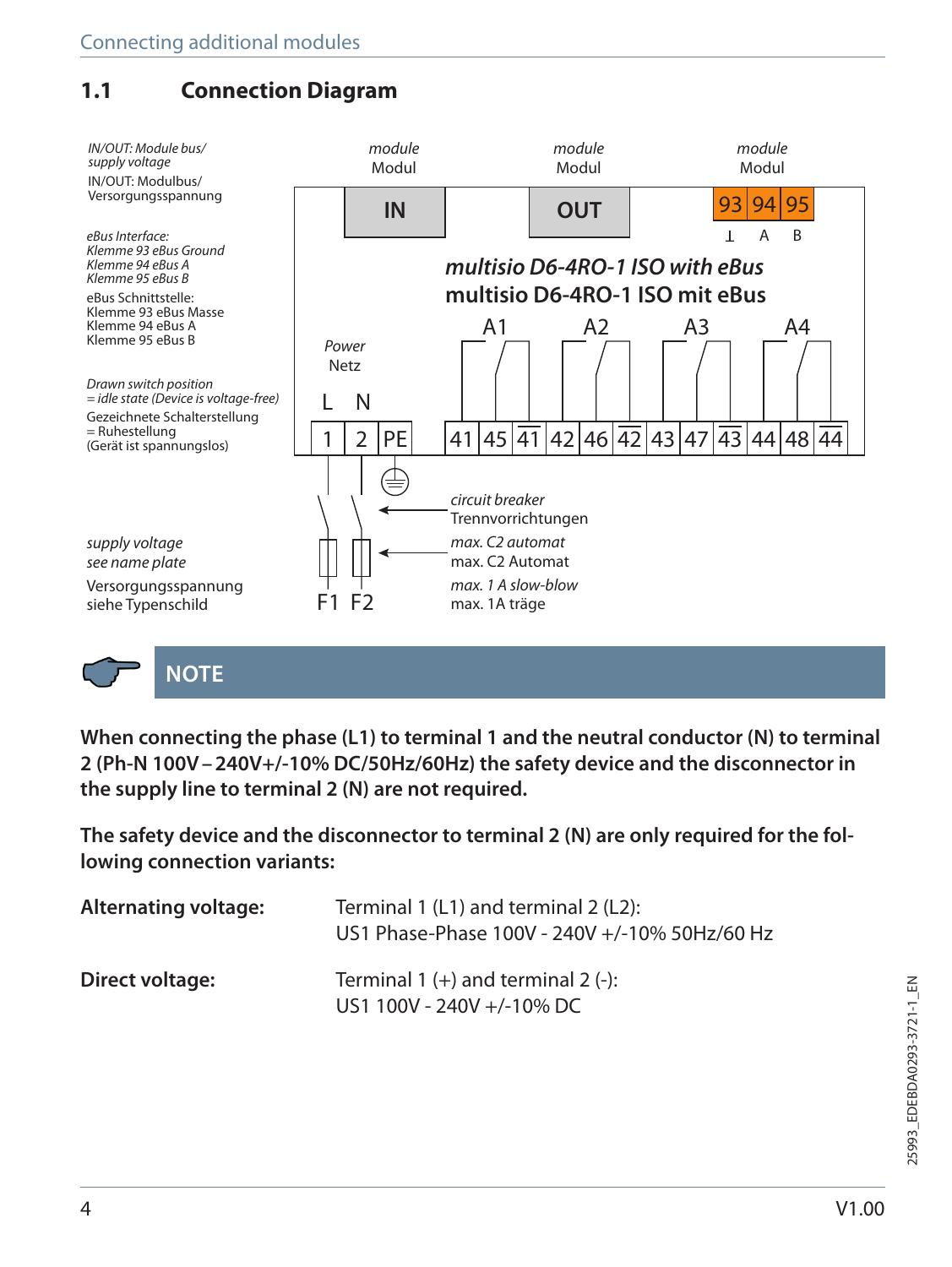## **1.2 Connection Variants of the Supply Voltage**

| <b>Terminal 1</b><br><b>Terminal 2</b> |                        | Voltage                           | Safety device and dis-<br>connector to Terminal 2<br>required |  |
|----------------------------------------|------------------------|-----------------------------------|---------------------------------------------------------------|--|
|                                        |                        | Power supply unit US1             |                                                               |  |
| Phase L                                | Neutral<br>conductor N | 100V - 240V +/-10% AC<br>50/60 Hz | No                                                            |  |
| Phase L1                               | Phase L <sub>2</sub>   | 100V - 240V +/-10% AC<br>50/60 Hz | Yes                                                           |  |
| $^{+}$                                 |                        | 100V - 240V +/-10% DC             | Yes                                                           |  |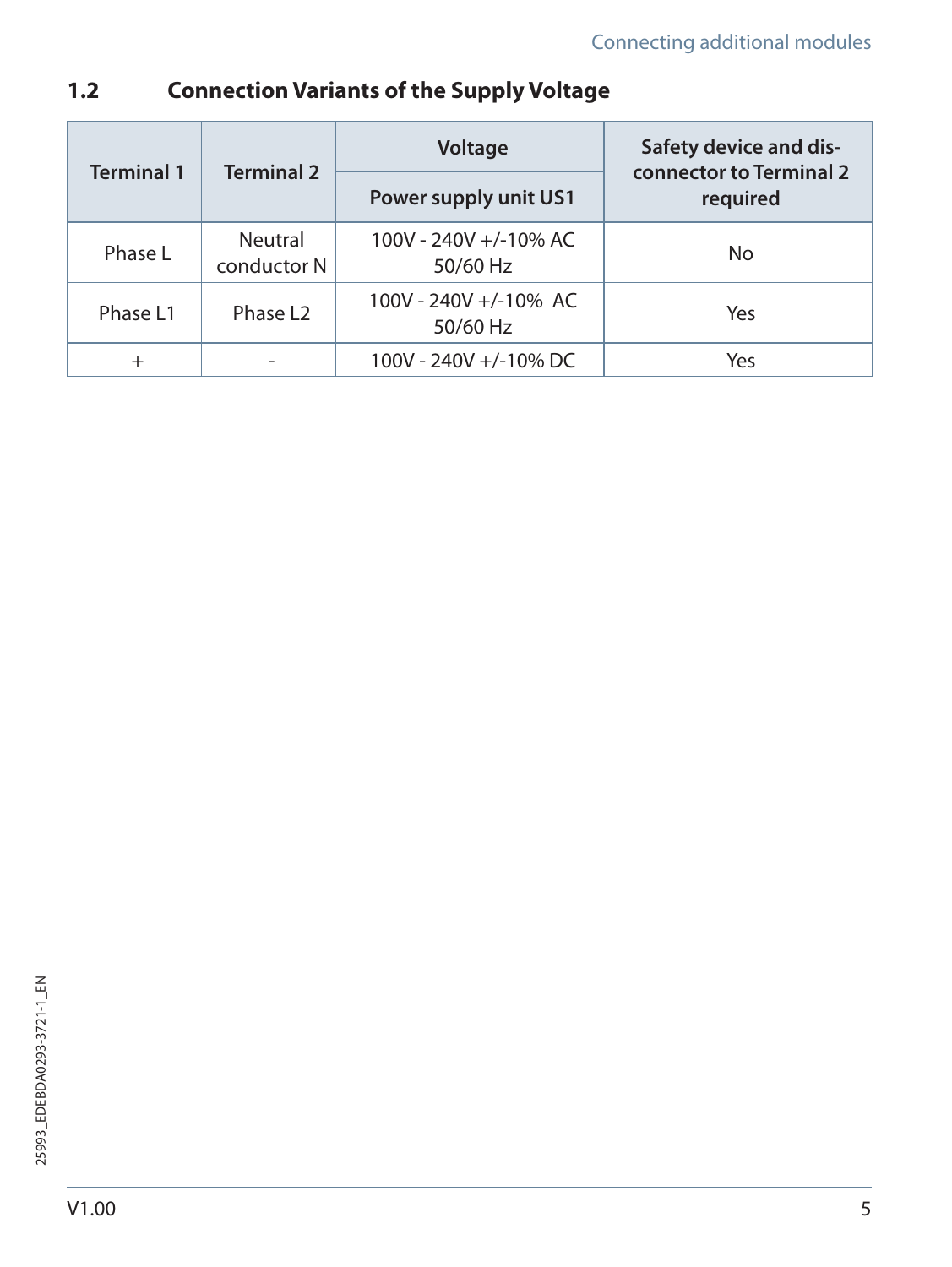### **1.3 Terminal assignment:**

|                             | Terminal 1:  | Phase $(L)$ and DC $(+)$       |  |
|-----------------------------|--------------|--------------------------------|--|
| <b>Mains</b>                | Terminal 2:  | Neutral conductor and DC (-)   |  |
|                             | Terminal PF: | Protective earth               |  |
|                             | Terminal 93: | eBus ground                    |  |
| eBus                        | Terminal 94: | eBus A                         |  |
|                             | Terminal 95: | eBus B                         |  |
|                             | Terminal 41: | $NO =$ normaly open relay 1    |  |
| <b>Changeover relay A1:</b> | Terminal 45: | Shared connection relay 1      |  |
|                             | Terminal 41: | $NC = normally closed relay 1$ |  |
|                             | Terminal 42: | $NO =$ normaly open relay 2    |  |
| <b>Changeover relay A2:</b> | Terminal 46: | Shared connection relay 2      |  |
|                             | Terminal 42: | $NC = normally closed$ relay 2 |  |
|                             | Terminal 43: | $NO =$ normaly open relay 3    |  |
| <b>Changeover relay A3:</b> | Terminal 47: | Shared connection relay 3      |  |
|                             | Terminal 43: | $NC = normally closed relay 3$ |  |
| <b>Changeover relay A4:</b> | Terminal 44: | $NO =$ normaly open relay 4    |  |
|                             | Terminal 48: | Shared connection relay 4      |  |
|                             | Terminal 44: | $NC = normally closed$ relay 4 |  |



**NOTE**

**The potential at the relay outputs on the module matches the respective input (shared connection) of the relay! (Ph-N 100V - 240V +/-10% DC/50Hz/60Hz)**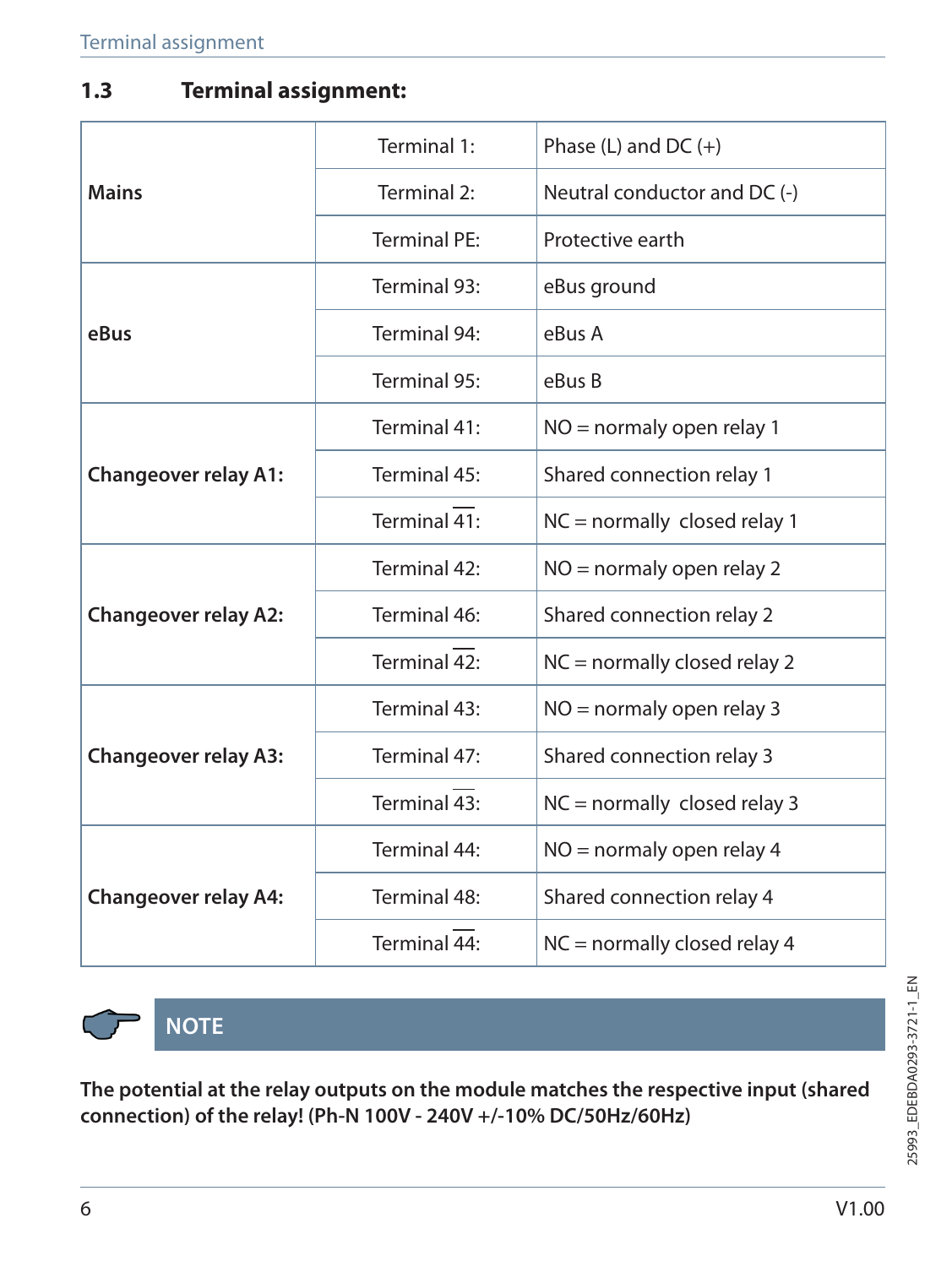## **In scanning mode, all 4 output LEDs are flashing.**

In the module detection mode, the output LEDs generate a chase light effect.

#### **The LEDs represent:**

- LED 1: Output relay 1 ( A1 ) switched
- LED 2: Output relay 2 ( A2 ) switched
- LED 3: Output relay 3 ( A3 ) switched
- LED 4: Output relay 4 ( A4 ) switched
- LED Power Operating voltage



## **1.4 Function of Scan button**

If the scan button is pressed briefly (2 to 4 seconds), the module enters the scan mode (module detection mode).



## **1.5 Manual Operation:**

Each output can manually be set to active. If the DIP switch for the channel is set to "OFF" the output state is established within the module. If the DIP switch is set to "ON," the state for this output is kept as active, regardless of the state of the output that has actually setting Switch setting<br>been determined.

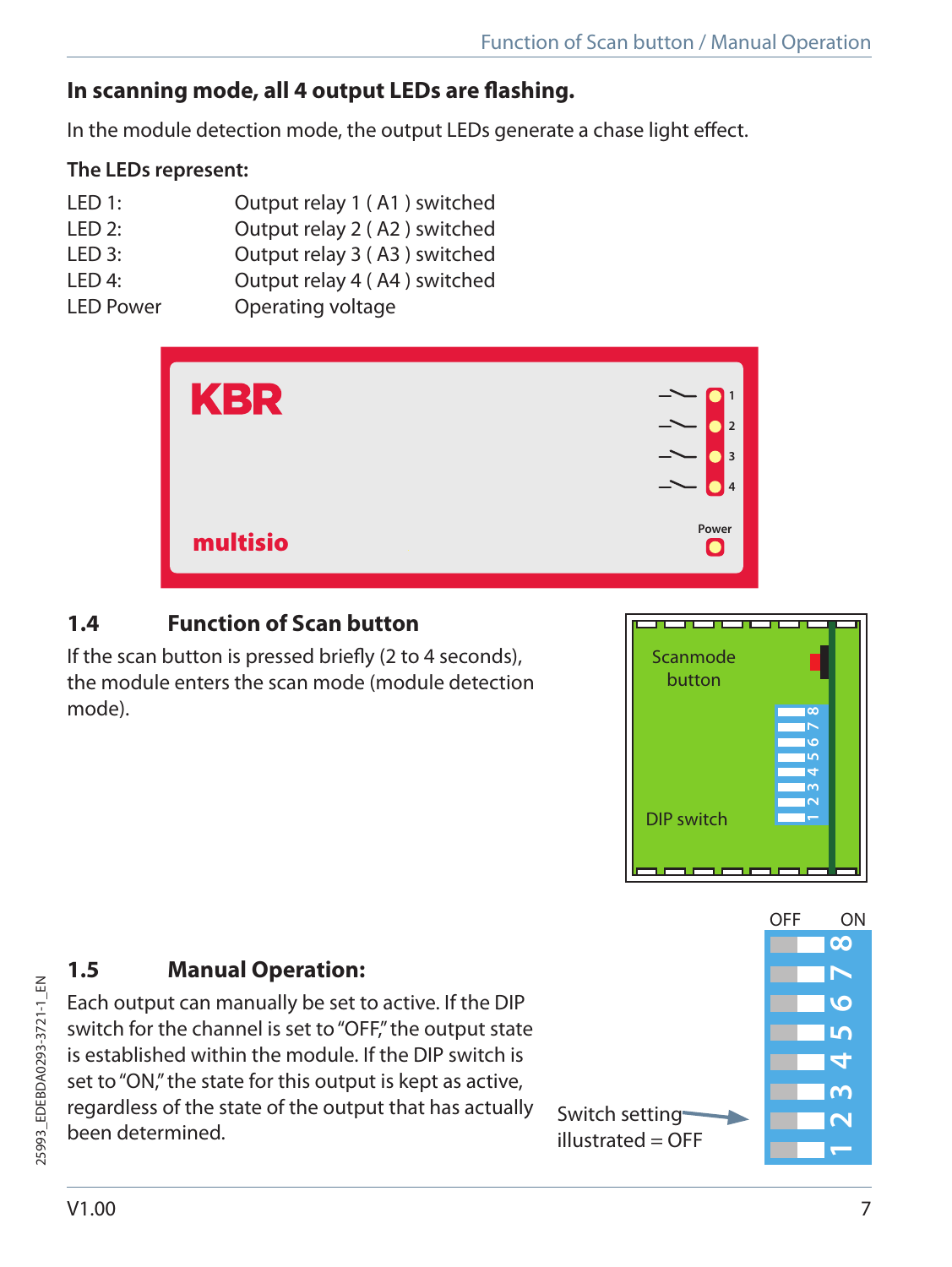#### DIP Switch for Terminating RS-485 Interface:

|                      | Output 1   |                                                                       | Output 2   |     | Output 3   |     | Output 4 |            |
|----------------------|------------|-----------------------------------------------------------------------|------------|-----|------------|-----|----------|------------|
| <b>Relay state</b>   |            | DIP S1   DIP S5   DIP S2   DIP S6   DIP S3   DIP S7   DIP S4   DIP S8 |            |     |            |     |          |            |
| automatic            | X          | <b>OFF</b>                                                            | X          | OFF | X.         | OFF |          | <b>OFF</b> |
| manual passive / off | <b>OFF</b> | ON                                                                    | <b>OFF</b> | ON  | <b>OFF</b> | ON  | OFF      | ON         |
| manual active / on   | ON         | ON                                                                    | ON         | ON  | ON         | ON  | ON       | ON         |

X: DIP switch state does not matter

If necessary, the RS-485 interface on the module bus side can be terminated using four DIP switches (terminating resistors are fitted into multisio).

#### **1.6 DIP Switch for Terminating RS-485 Interface:**



DIP1 and DIP2 ON, DIP3 OFF = failsafe active DIP1 and DIP2 OFF, DIP3 ON = termination active DIP1 and DIP2 OFF, DIP3 OFF= no failsafe, no termination DIP4 is not assigned!



**The failsafe termination can only be activated once per bus segment!**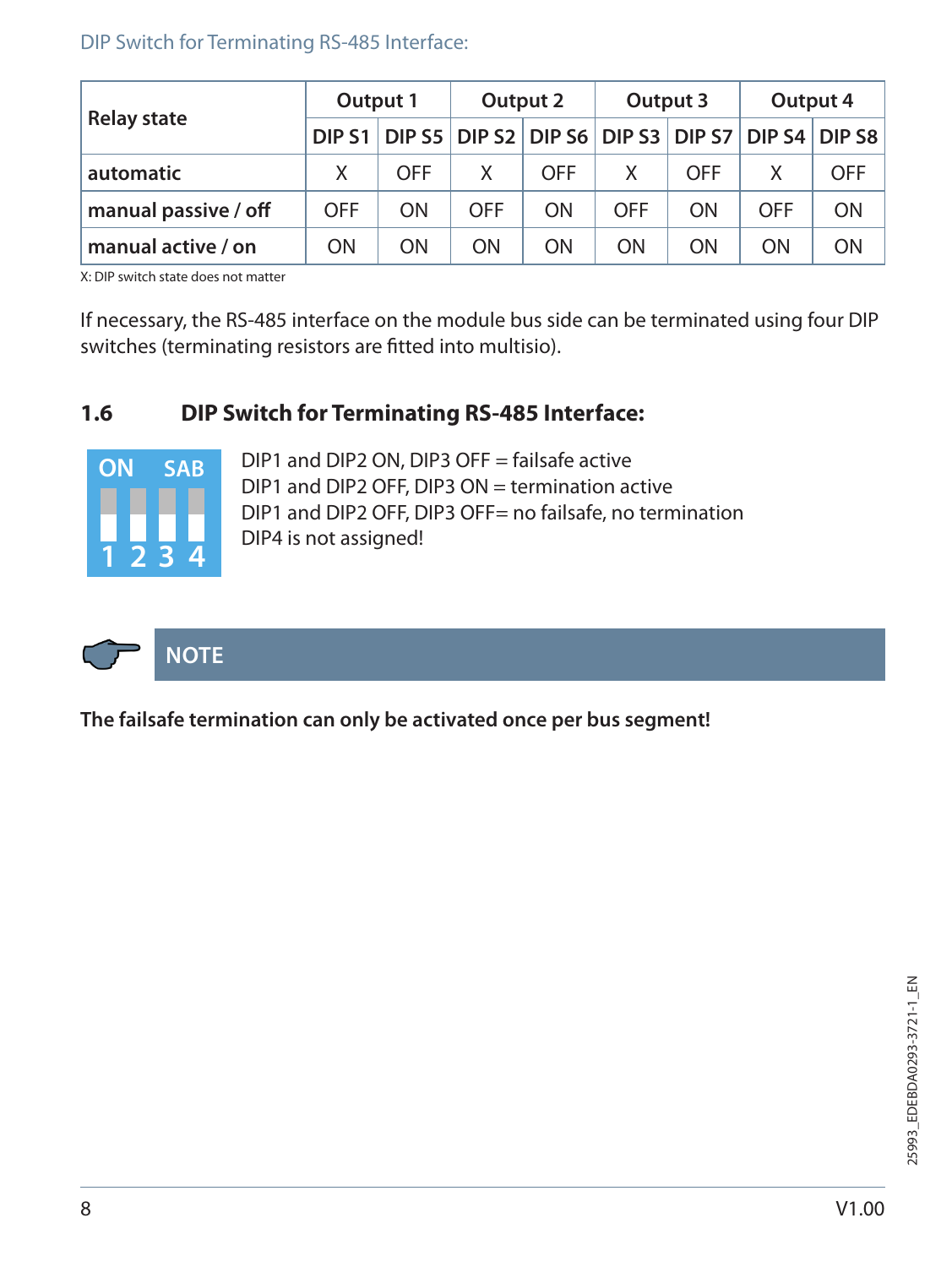# **2 Technical Data**

| Hardware inputs                                            |                                                                                  |                                                           |  |
|------------------------------------------------------------|----------------------------------------------------------------------------------|-----------------------------------------------------------|--|
| Power supply                                               | Via module bus                                                                   | 24 V DC / max. 3W                                         |  |
|                                                            | Connection                                                                       | Modular connector RJ12:6P6C                               |  |
|                                                            | Via network connec-<br>tion                                                      | Ph-N 100V - 240V +/-10% 50Hz/60 Hz/DC,<br>max. 25 VA, 13W |  |
|                                                            |                                                                                  | Terminal 1 phase $(+)$                                    |  |
|                                                            |                                                                                  | Terminal 2 neutral conductor (-)                          |  |
|                                                            |                                                                                  | Terminal 3 PE                                             |  |
| Connection elements                                        | Plug-in terminals                                                                |                                                           |  |
| Permissible cross-sec-<br>tion of the connecting<br>cables | Voltage supply 2.5 mm <sup>2</sup>                                               |                                                           |  |
| Input<br>control voltage                                   | Fuse max. 1 A slow-blow<br>max. C2 automatic<br>isolating switch UL/IEC-approved |                                                           |  |

| Hardware outputs |                                                     |                                                                                                                 |
|------------------|-----------------------------------------------------|-----------------------------------------------------------------------------------------------------------------|
| Module bus       | Serial interface                                    | <b>RS485</b>                                                                                                    |
| interface        | Module bus connec-<br>tion                          | RJ12 for ready-made<br>KBR system cable, max. length 30 m when<br>suitably placed<br>Maximum DC power output 7W |
|                  | Transmission<br>speed                               | 38400 Bps                                                                                                       |
|                  | Bus protocol                                        | KBR module bus/eBus                                                                                             |
| optional         | Module bus<br>connection                            |                                                                                                                 |
|                  | Connection material                                 |                                                                                                                 |
|                  | Connections:<br>eBus via plug-in<br>terminal, 3-pin | Device:<br>Terminal 93 $(L)$<br>Terminal 94 (A)<br>Terminal 95 (B)                                              |
|                  | Bus protocol                                        | KBR – module bus / eBus                                                                                         |

Continuation of table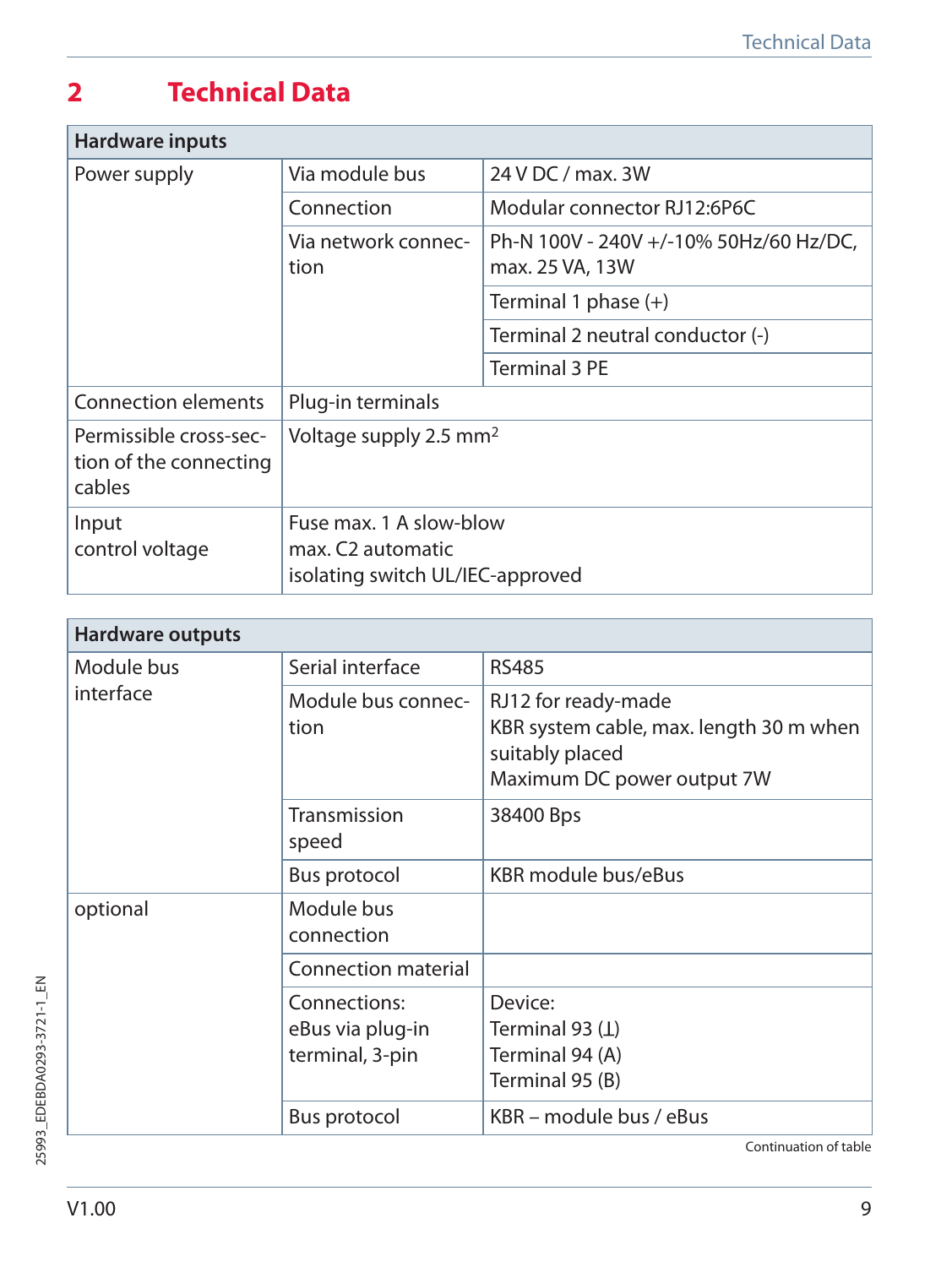| UNUNGUUN U tabic Haruware Outbut |                                                            |                                                           |  |
|----------------------------------|------------------------------------------------------------|-----------------------------------------------------------|--|
| 4 relay outputs                  | 2 plug terminals, each 6-pin                               |                                                           |  |
| Changeover relay A1:             | Terminal 41<br>NO = normaly open relay 1                   |                                                           |  |
| Changeover relay A1:             | Terminal 45                                                | Shared connection relay 1                                 |  |
| Changeover relay A1:             | Terminal $\overline{41}$                                   | $NC = normally closed relay 1$                            |  |
| Changeover relay A2:             | Terminal 42                                                | $NO =$ normaly open relay 2                               |  |
| Changeover relay A2:             | Terminal 46                                                | Shared connection relay 2                                 |  |
| Changeover relay A2:             | Terminal $\overline{42}$                                   | $NC = normally closed relay 2$                            |  |
| Changeover relay A3:             | Terminal 43                                                | $NO =$ normaly open relay 3                               |  |
| Changeover relay A3:             | Terminal 47                                                | Shared connection relay 3                                 |  |
| Changeover relay A3:             | Terminal $\overline{43}$                                   | $NC = normally closed relay 3$                            |  |
| Changeover relay A4:             | Terminal 44                                                | $NO =$ normaly open relay 4                               |  |
| Changeover relay A4:             | <b>Terminal 48</b>                                         | Shared connection relay 4                                 |  |
| Changeover relay A4:             | Terminal $\overline{44}$<br>$NC = normally closed relay 4$ |                                                           |  |
| Contact capacity                 | 500VA each, 2A, 250V 50/60Hz AC                            |                                                           |  |
| Overvoltage<br>category          | CAT II                                                     |                                                           |  |
| Display                          | <b>LED</b>                                                 | 4x message<br>1x operation display                        |  |
| Control unit                     | DIP switch                                                 | 1x 8-fold, for manual operation                           |  |
|                                  |                                                            | 1x 4-fold, for bus termination<br>serial connection RS485 |  |
|                                  | <b>Button</b>                                              | Scan button (module bus)                                  |  |

Continuation of table Hardware Outputs

| <b>Mechanical data</b> |                    |                                                                                                                        |
|------------------------|--------------------|------------------------------------------------------------------------------------------------------------------------|
| DIN rail device        | Housing dimensions | $90 \times 108 \times 61$ mm (H x W x D)                                                                               |
|                        | Mounting type      | Wall mounting on DIN rail 7.5 mm deep, in<br>accordance with DIN EN 60715.<br>Suitable for distribution board mounting |
|                        | Weight             | Approx. 650g                                                                                                           |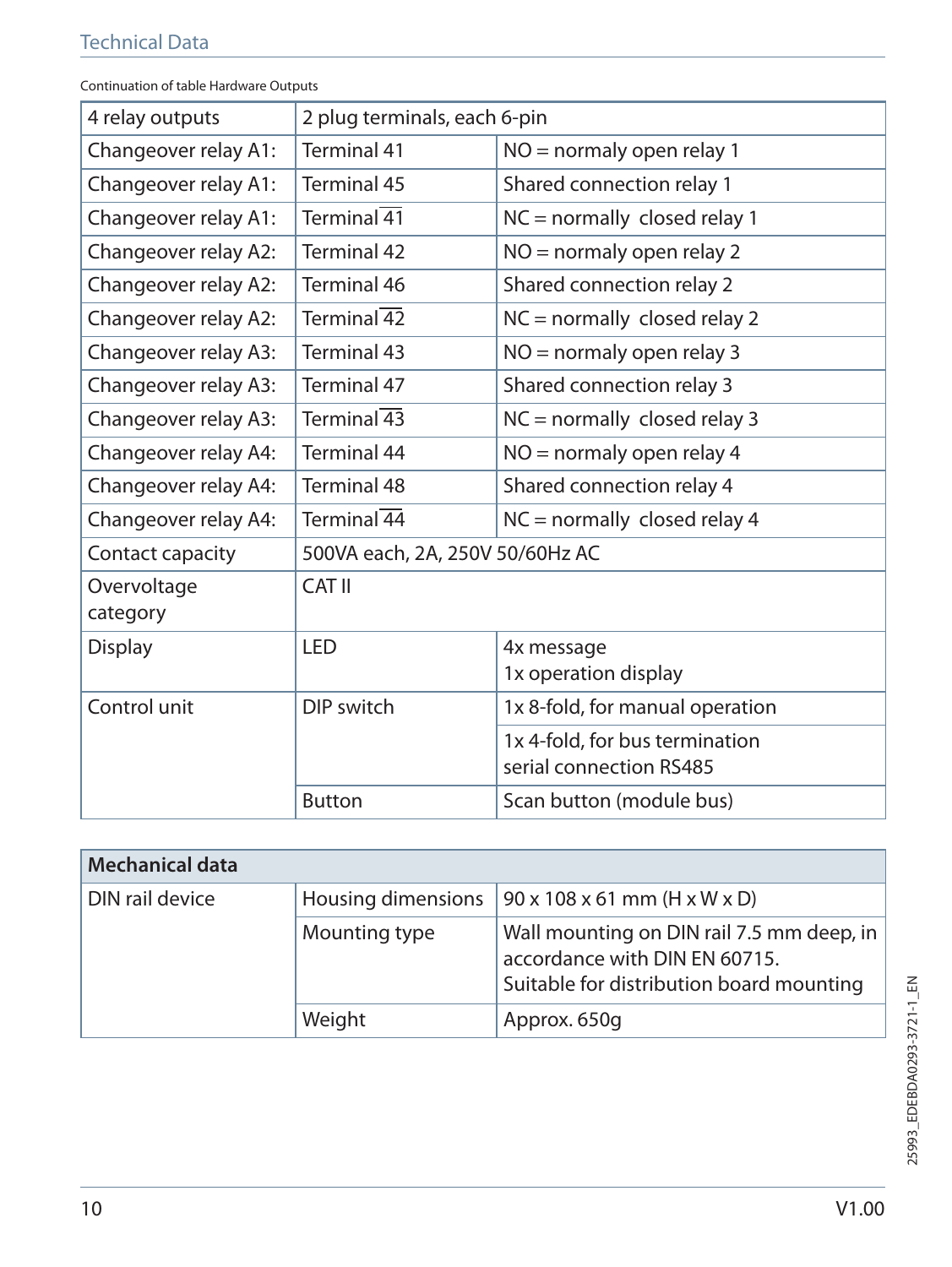## **2.1 Environmental Conditions / Electrical Safety**

| Surrounding<br>conditions | <b>Standards</b>         | DIN EN 60721-3-3/A2: 1997-07; 3K5+3Z11;<br>(IEC721-3-3; 3K5+3Z11)                                                          |  |
|---------------------------|--------------------------|----------------------------------------------------------------------------------------------------------------------------|--|
|                           | Operating<br>temperature | K55 (-5 °C  +55 °C)                                                                                                        |  |
|                           | Air humidity             | 5 %  95 %, non-condensing                                                                                                  |  |
|                           | Storage<br>temperature   | $K55 (-25^{\circ}C  +70^{\circ}C)$                                                                                         |  |
|                           | Operating height         | 02,000 m above sea level                                                                                                   |  |
| Electrical<br>safety      | <b>Standards</b>         | DIN EN 61010-1: 2011-07                                                                                                    |  |
|                           | Protection class         | I                                                                                                                          |  |
|                           | Overvoltage<br>category  | CAT III                                                                                                                    |  |
|                           | Rated surge<br>voltage   | 4kV                                                                                                                        |  |
| Protection type           | <b>Standards</b>         | IP20 in accordance with DIN EN 60529: 2014-09                                                                              |  |
| <b>EMC</b>                | <b>Standards</b>         | DIN EN 61000-6-2:2006-03 + amendment 1:2011-03<br>DIN EN 61000-6-3:2011-09 + amendment 1:2012-11<br>DIN EN 61326-1:2013-07 |  |